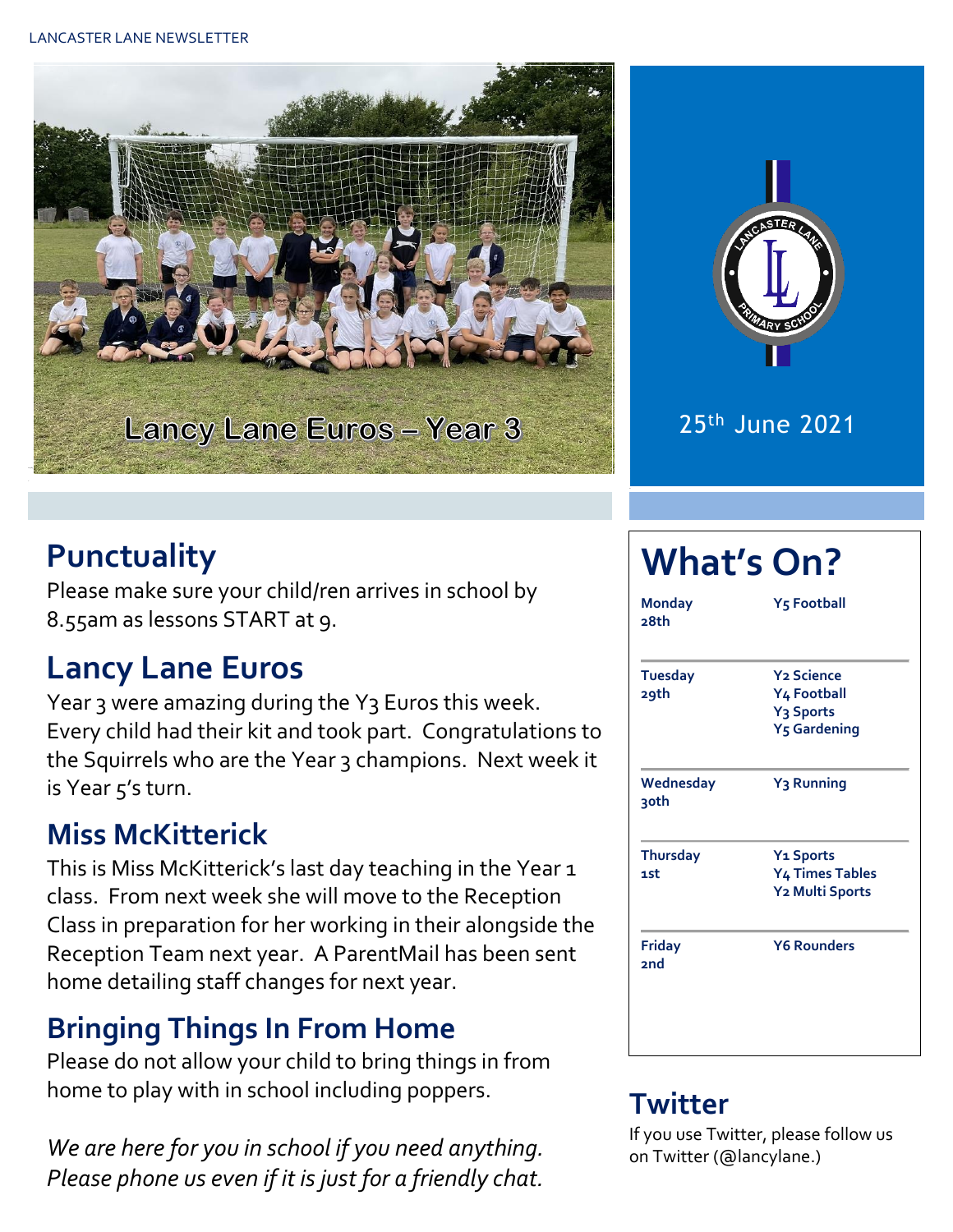## **Breakfast Club Stoppers After School Club**

This week at Breakfast Club the children have enjoyed playing along to Simon Says.

#### **Stoppers After School Club**

This week at Stoppers the children have been enjoying the outside area.

The staff in Breakfast Club and Stoppers are really flexible and are happy to accommodate one off sessions and to work round shift patterns. Break Club costs £3.50 per sessions and Stoppers is £8.10 per session (increasing to £8.20 from September).

### **Lancashire Library's Summer Reading Challenge**

As you know, normally at this time of year, library staff come into school and talk in assembly about the upcoming summer reading challenge. Due to the pandemic, this will not be possible this year so the children will watch a brief video in class explaining the challenge for this year.

This year, the Lancashire Summer Reading Challenge will start on Saturday – 26th June and run up to the start of October. The library staff are looking forward to seeing as many pupils as possible at Clayton Green library from Saturdays onwards or if that isn't possible they can join online.

#### **Bubble Show**

Thank you to Ray Bubbles (@ParisBubblesFr) for the wonderful bubble show enjoyed by our Reception and Year 1 children this week. These are the types of bubbles we like having in school.

#### **And finally ….**.

Don't look back. The future is forward.